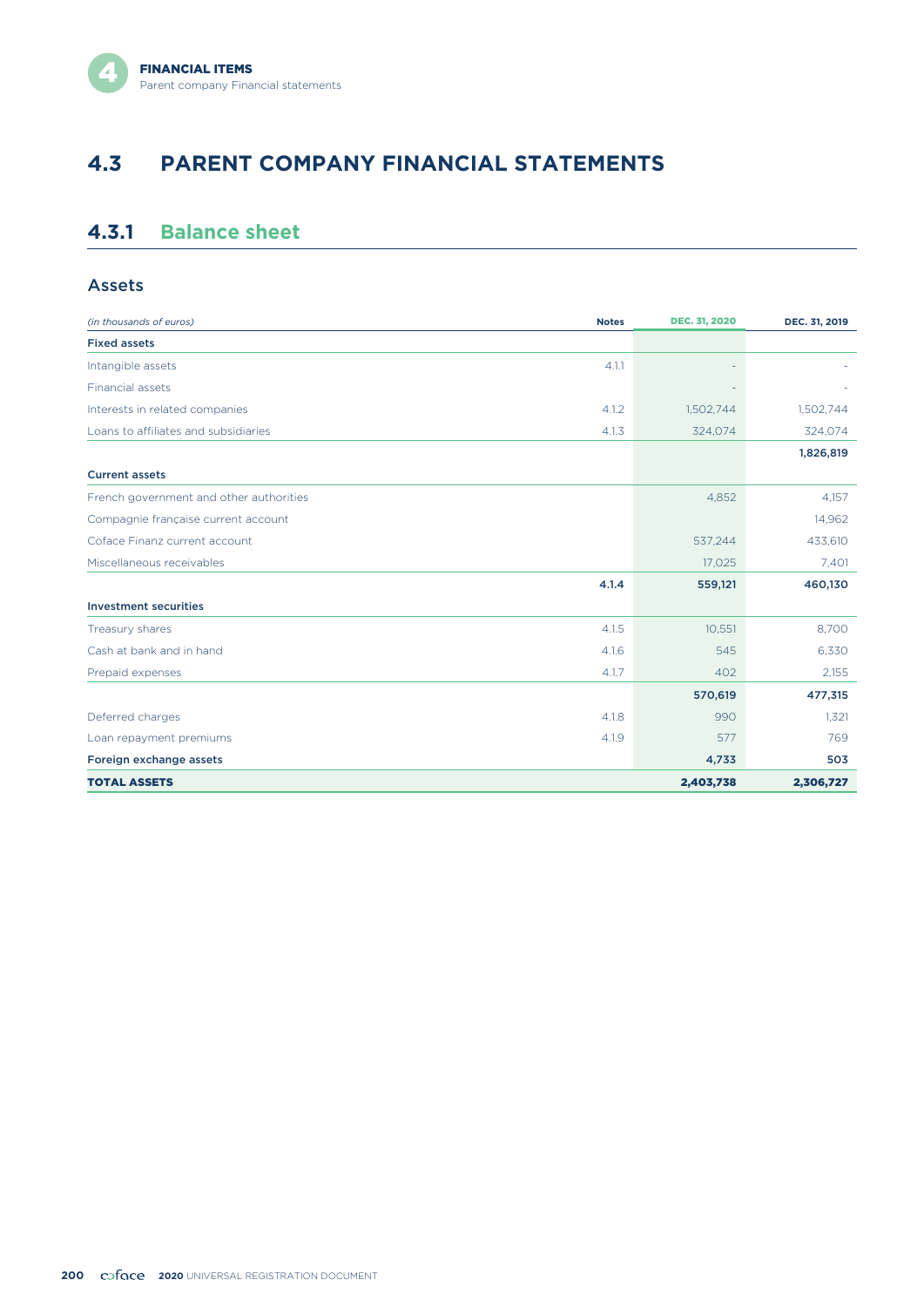



## Equity and liabilities

| (in thousands of euros)                            | <b>Notes</b>    | <b>DEC. 31, 2020</b> | DEC. 31, 2019 |
|----------------------------------------------------|-----------------|----------------------|---------------|
| <b>Equity</b>                                      |                 |                      |               |
| Capital                                            |                 | 304,064              | 304,064       |
| Share capital premiums                             |                 | 810,436              | 810,436       |
| Other reserves                                     |                 | 198,549              | 65,872        |
| Income for the year                                |                 | (18, 938)            | 132,677       |
|                                                    | $4.2.1 - 4.2.2$ | 1,294,110            | 1,313,049     |
| Provisions for liabilities and charges             | 4.2.3           |                      |               |
| Provision for liabilities                          |                 | 4,732                | 503           |
| Provision for charges                              |                 | 5,300                | 5,263         |
|                                                    |                 | 10,032               | 5,766         |
| <b>Debts</b>                                       |                 |                      |               |
| Bank borrowings and debts                          |                 | 537,692              | 438,728       |
| Other bond issues                                  |                 | 391,756              | 391,756       |
| Sundry borrowings and debts                        |                 | 150,929              | 151,123       |
| Trade notes and accounts payable                   |                 | 7,928                | 1.718         |
| Tax and social security liabilities                |                 | 4,212                | 4,081         |
| Other payables                                     |                 |                      |               |
| Group and Subsidiaries Tax                         |                 | 2,315                |               |
|                                                    | 4.2.4           | 1,094,832            | 987,408       |
| Foreign currency translation reserve - liabilities |                 | 4,763                | 504           |
| <b>TOTAL EQUITY AND LIABILITIES</b>                |                 | 2,403,738            | 2,306,727     |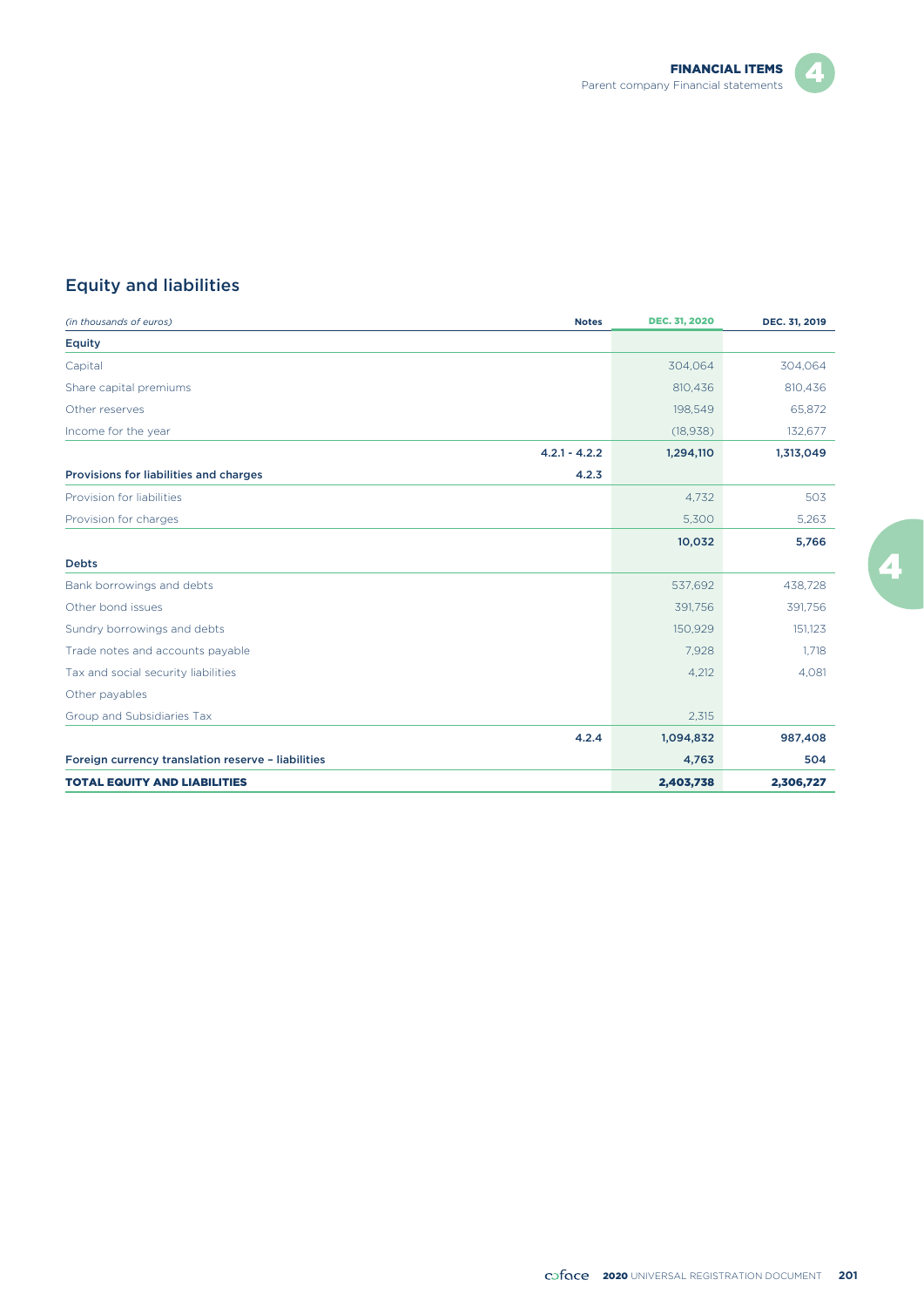# **4.3.2 Income statement**

| (in thousands of euros)                       | <b>Notes</b> | <b>DEC. 31, 2020</b> | DEC. 31, 2019 |
|-----------------------------------------------|--------------|----------------------|---------------|
| Operating income (I)                          |              | 3,734                | 2,478         |
| Rebilled expenses and other income            |              | 3.734                | 2,478         |
| Reversals of provisions and expense transfers |              |                      |               |
| <b>Operating expenses (II)</b>                |              | 13,550               | 6,480         |
| Other purchases and external expenses         |              | 9,938                | 3,391         |
| Income tax, taxes, and similar payments       |              | 13                   | 25            |
| Employee-related expenses                     |              | 102                  | 143           |
| Other expenses                                |              | 3.166                | 2,022         |
| Depreciation and amortisation                 |              | 330                  | 899           |
| <b>Operating income (I-II)</b>                | 5.1          | (9,816)              | (4,002)       |
| Financial income (III)                        |              | 14,894               | 156,676       |
| Investment income                             |              |                      | 140,857       |
| Other financial income                        |              | 14,894               | 15,819        |
| Income from SICAV sales                       |              |                      |               |
| Financial expenses (IV)                       |              | 25,197               | 20,976        |
| Interest and similar expenses                 |              | 20.775               | 20,605        |
| Depreciation and amortisation                 |              | 4,422                | 371           |
| <b>Financial income (III-IV)</b>              | 5.2          | (10, 303)            | 135,701       |
| Non-recurring income (V)                      |              | ٠                    |               |
| On capital transactions                       |              |                      |               |
| On management transactions                    |              |                      |               |
| Non-recurring expenses (VI)                   | 5.3          | ٠                    |               |
| On capital transactions                       |              |                      |               |
| On management transactions                    |              |                      |               |
| Non-recurring income (V-VI)                   |              | $\circ$              | $\circ$       |
| Income tax (income)                           | 5.4          | (1,180)              | (979)         |
| <b>NET INCOME FOR THE YEAR</b>                |              | (18,938)             | 132,677       |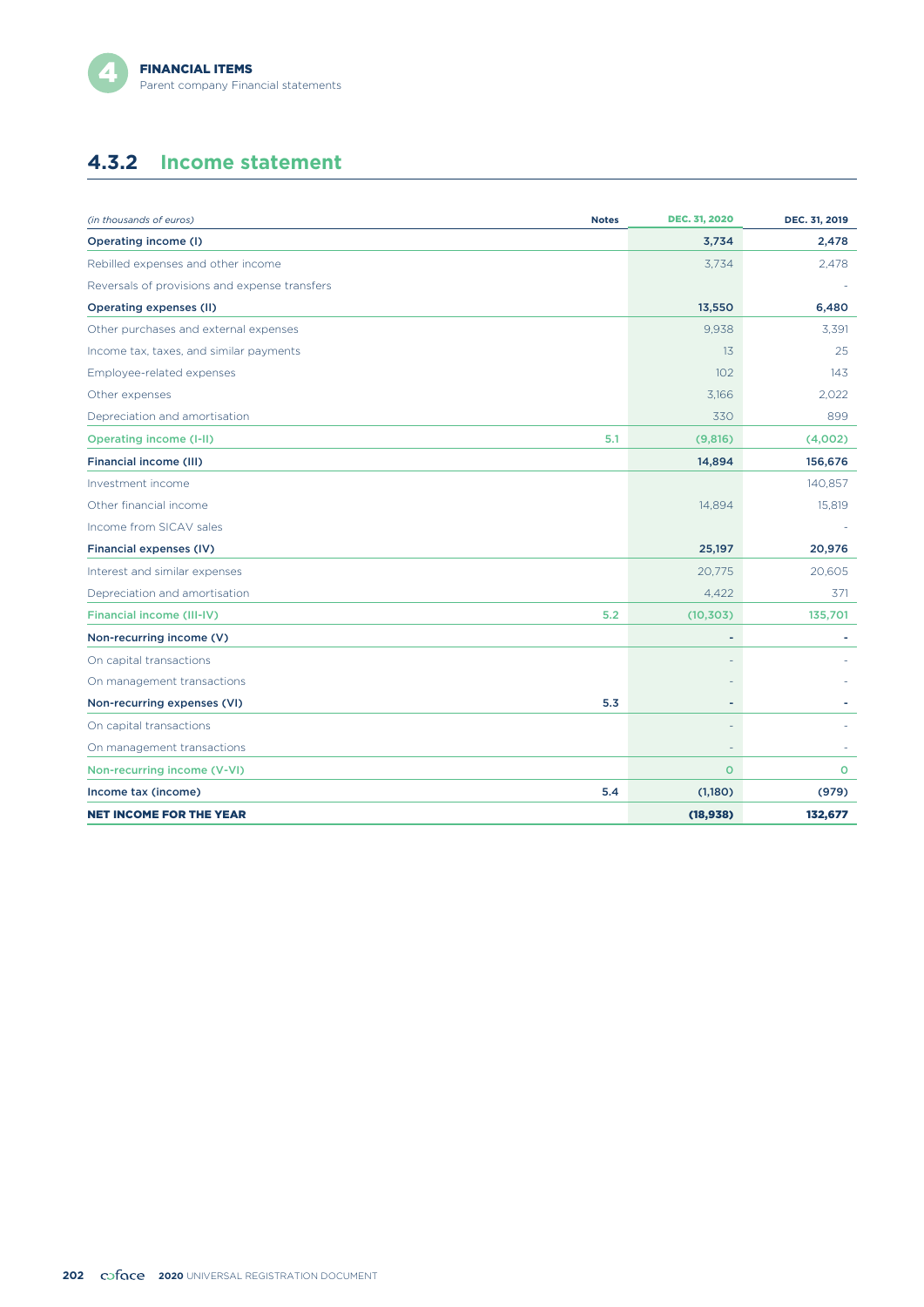# **4.4 NOTES TO THE PARENT COMPANY FINANCIAL STATEMENTS**

|  | <b>NOTE 1.</b> Significant events                                     | 203 |
|--|-----------------------------------------------------------------------|-----|
|  | <b>NOTE 2.</b> Accounting principles                                  | 203 |
|  | <b>NOTE 3.</b> Other disclosures                                      | 204 |
|  | <b>NOTE 4.</b> Analysis of the main balance sheet<br>items (in euros) | 205 |

|  | <b>NOTE 5.</b> Analysis of the main income statement<br>items | 209 |  |
|--|---------------------------------------------------------------|-----|--|
|  | <b>NOTE 6.</b> Information regarding related<br>companies     | 212 |  |
|  | <b>NOTE 7.</b> Subsidiaries and Interests                     | 212 |  |
|  | <b>NOTE 8.</b> Events after the reporting period              | 213 |  |
|  |                                                               |     |  |

# **NOTE 1. SIGNIFICANT EVENTS**

## **Changes to shareholder structure**

Natixis announced on February 25 the sale of 29.5% of Coface's capital to Arch Capital Group Ltd and declared its intention to no longer sit on the Board of Directors of Coface once the transaction is completed. Natixis also specified that its agreement with Arch provides that, on that date, the Board will be comprised of ten members, four of whom are appointed by Arch and six independent directors (including the five current independent directors).

The Board of Directors of Coface, in conjunction with the Appointments and Remuneration Committee, has decided to search for the future Chairman of the Board of Directors whose term of office will begin on the date the transaction is completed. The Chairman of the Board of Directors will be an independent director.

Completion of the transaction is subject to obtaining all the required regulatory authorisations. Arch Capital has confirmed its support for Coface's management team and its new 2023 Build to Lead strategic plan.

## **Changes in governance**

#### Appointments to the Board of Directors of Coface

At its meeting on September 9, 2020, the Board of Directors of COFACE SA appointed Nicolas Namias, Chief Executive Officer of Natixis, as a director and then elected him Chairman of the Board of Directors. He succeeds François Riahi who is leaving the Board of Directors of COFACE SA following his departure from Natixis.

## **Implementation of two share buyback programmes**

Through its Build to Lead strategic plan, Coface continues to improve the capital efficiency of its business model. Confident in the strength of its balance sheet, in 2020 Coface launched a share buyback programme for a total amount of €15 million.

The description of this programme is as follows:

l A programme of €15 million maximum was launched on October 27, 2020 and runs until February 9, 2021. On December 31, 2020, Coface had bought 1,110,677 shares with a value of €8.613,694.42

# **NOTE 2. ACCOUNTING PRINCIPLES**

## **Accounting principles and policies**

The financial statements for the year ended have been prepared in accordance with generally accepted accounting principles and the French General Chart of Accounts (Regulation ANC No. 2014-03 of the Accounting Regulation Committee in accordance with the principles of prudence and business continuity).

## Financial assets

Equity securities are reported in the balance sheet at cost. A depreciation is recorded when the realisable value (determined according to the restated equity, income, future outlook and value in use for the Company) is less than the acquisition value.

The value in use is determined using the discounted cash flow method. Cash flow projections were derived from the three-year business plans drawn up by the Group's operating entities as part of the budget process and approved by Coface Group management.

These projections are based on the past performance of each entity and take into account assumptions relating to Coface's business line development. Coface draws up cash flow projections beyond the period covered in its business plans by extrapolating the cash flows over two additional years.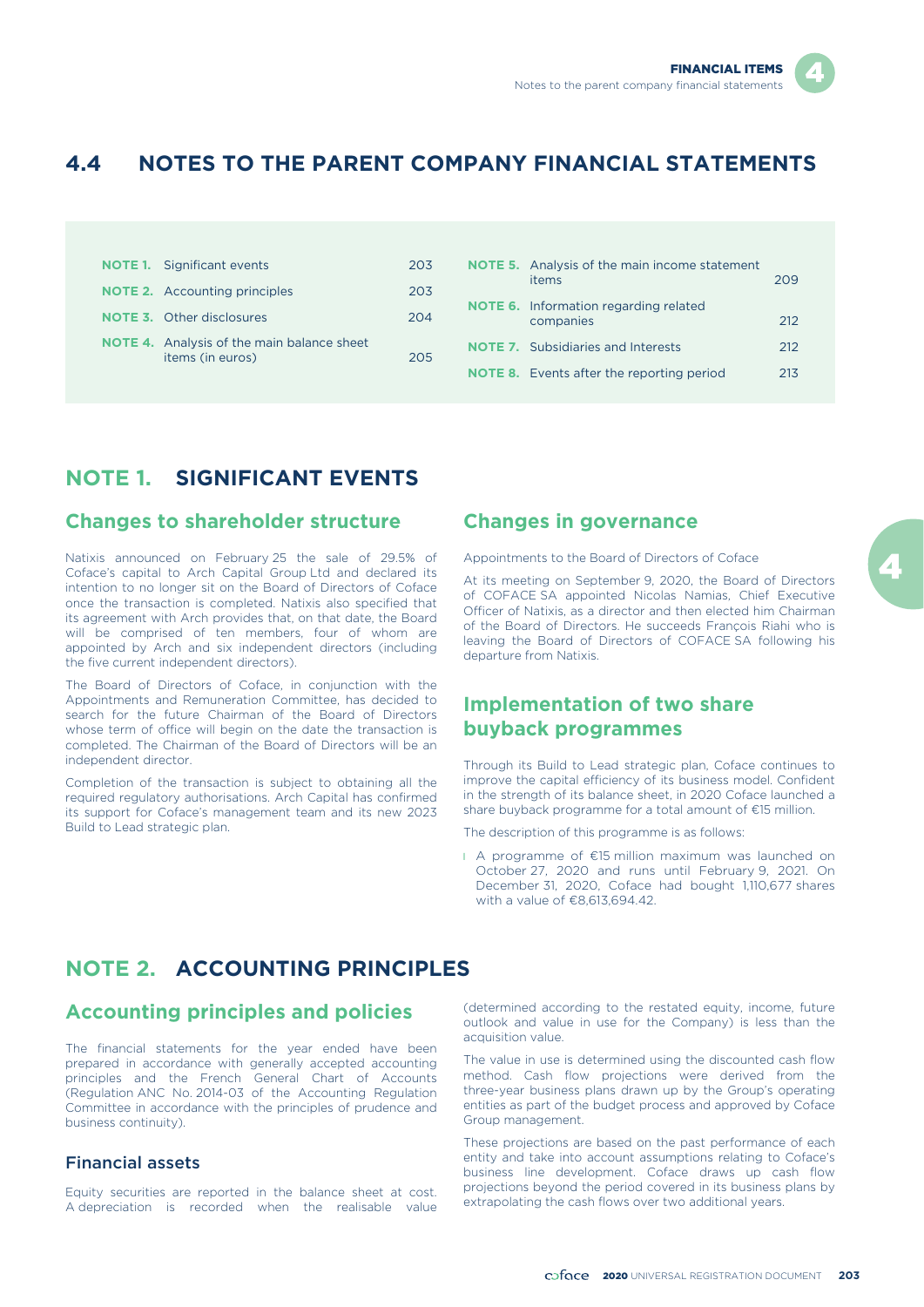The assumptions used for growth rates, margins, cost ratios and claims ratios are based on the entity's maturity, business history, market prospects, and geographic region.

Under the discounted cash flow method, Coface applies a discount rate to insurance companies and a perpetuity growth rate to measure the value of its companies.

#### Receivables and payables

Receivables and payables are valued at their face value. They are depreciated through a provision to account for potential collection difficulties.

#### Investment securities

Units in money-market funds (SICAV) are recorded according to the FIFO (first in, first out) method. Unrealised losses or gains resulting from an evaluation of the portfolio at the close of the financial year are reintegrated (or deducted) for calculating the tax income.

# **NOTE 3. OTHER DISCLOSURES**

#### a) Consolidating entity

COFACE SA has been fully consolidated since 2007 by Natixis whose head office is located at 30, avenue Pierre-Mendès-France 75013 Paris, France.

#### b) Tax consolidation group

On January 1, 2015, COFACE SA opted for the tax consolidation regime by consolidating French subsidiaries that are more than 95% owned, whether directly or indirectly (Compagnie française d'assurance pour le commerce extérieur, Cofinpar, Cogeri and Fimipar).

The tax consolidation agreements binding the parent company to its subsidiaries are all strictly identical and stipulate that:

- l each company shall calculate its tax as if there were no tax consolidation, and the parent company alone shall be liable for the payment of corporate income tax;
- l the parent company shall recognise tax savings in income and shall not reallocate them to subsidiaries unless the subsidiary leaves the Group.

The option is valid for five years starting from January 1, 2015 with tacit renewal of the option every 5 years.

#### Start-up costs

According to Article 432-1 of the French General Chart of Accounts, the stock market listing costs incurred by the Company may be recorded as start-up costs.

These costs are amortised over five years, with the first and last year amortised pro rata temporis in accordance with the French General Chart of Accounts instructions (Article 361-3).

#### Issuing charges

According to the French General Chart of Accounts (Article 361-2), the costs linked to the hybrid debt issued must be in principle distributed according to the characteristics of the loan. These costs were recorded in deferred charges and amortised on a straight-line basis for the term of the loan, *i.e.* 10 years.

#### Consistency of methods

The financial statements for the year are comparable to those of the previous year (consistency of accounting methods and time period principle).

The balance sheet, income statement and notes are expressed in euros.

#### c) Staff and managers

COFACE SA has no staff on its payroll and has no pension commitment.

#### d) Off-balance sheet commitments

l Commitments received: €700 million.

This is a syndicated loan with six banks (Société Générale, Natixis, CACIB, BNP Paribas, HSBC and BRED), unused as of December 31, 2020, in the amount of €700 million.

l Commitments given: €1,131 million.

COFACE SA has issued a joint and several surety bond in favour of Coface Finanz, a company indirectly owned by COFACE SA, for the sums which will be due by Coface Poland Factoring in repayment of the loan granted to the latter, for a maximum amount of €500 million (renewed in January 2021 for the same amount). This joint and several guarantee has never been exercised since 2012.

COFACE SA has issued a joint surety bond to hedge the commitments of Coface Finanz and Coface Poland Factoring under bilateral lines of credit taken out with eight banks. This guarantee in 2020 amounts to €631 million (€650 million in 2019 and €684 million in 2018). This joint and several guarantee has never been exercised.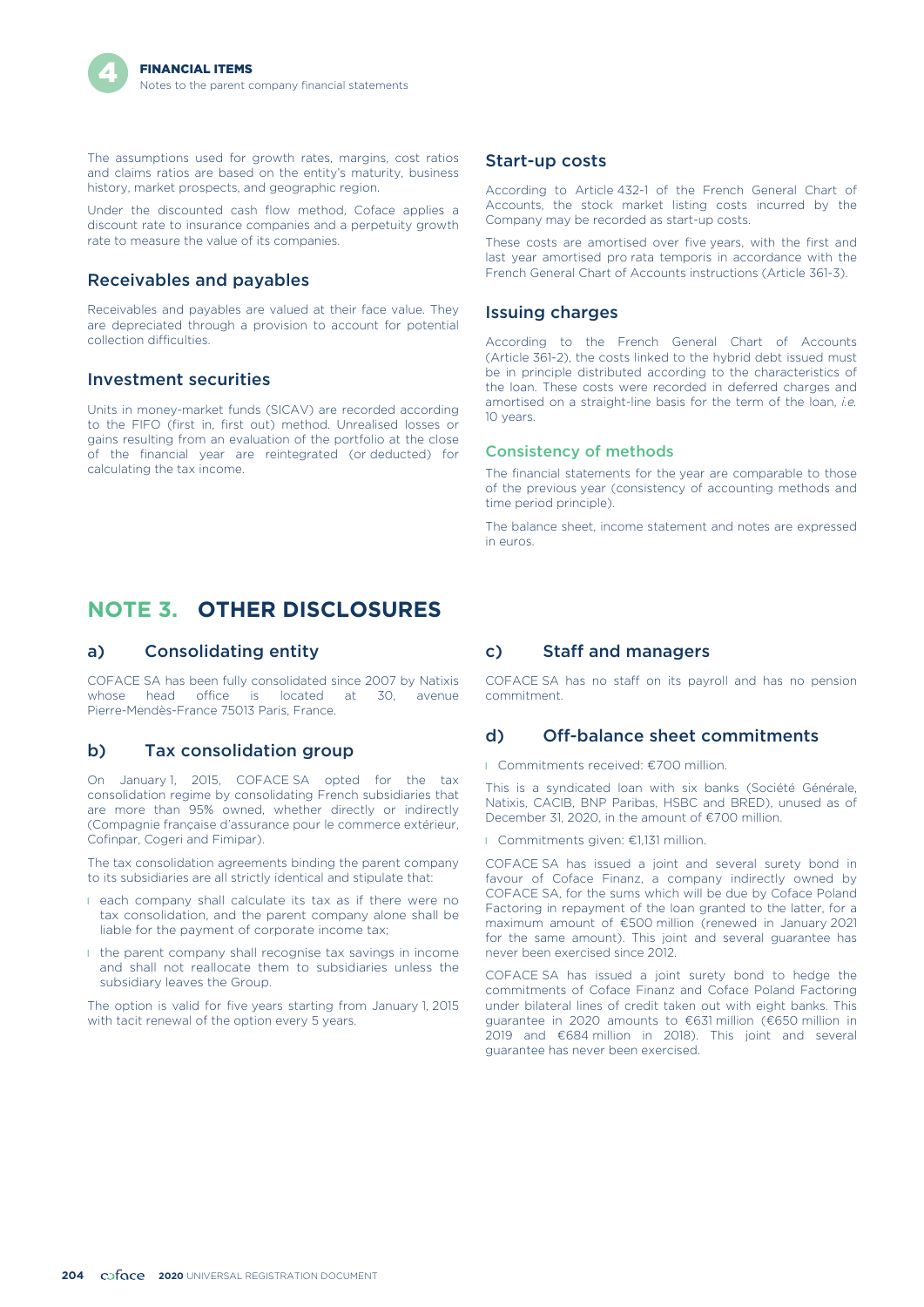# **NOTE 4. ANALYSIS OF THE MAIN BALANCE SHEET ITEMS (IN EUROS)**

## **4.1. Assets**

#### 4.1.1 Intangible assets

| (in thousands of euros) | <b>GROSS 2020</b> | <b>AMORTISATION</b> | <b>NET 2020</b> |
|-------------------------|-------------------|---------------------|-----------------|
| Set-up costs            |                   |                     |                 |

Set-up costs include initial public offering (IPO) costs amortised over five years.

## 4.1.2 Interests in related companies and companies with capital ties

| <b>RELATED COMPANIES</b><br>(in thousands of euros)        | DEC. 31, 2019 | <b>ACQUISITIONS</b> | <b>DISPOSALS</b> | <b>DEC. 31, 2020</b> |
|------------------------------------------------------------|---------------|---------------------|------------------|----------------------|
| Compagnie française d'assurance pour le commerce extérieur | 1.337.719     |                     |                  | 1.337.719            |
| Coface Re                                                  | 165.025       |                     |                  | 165.025              |
|                                                            | 1.502.744     |                     |                  | 1,502,744            |

## 4.1.3 Loans to affiliates and subsidiaries

| <b>RELATED COMPANIES</b><br>(in thousands of euros)        | <b>AMOUNT</b> | <b>INTEREST</b> | <b>TOTAL</b> |
|------------------------------------------------------------|---------------|-----------------|--------------|
| Compagnie française d'assurance pour le commerce extérieur | 314.000       | 10.074          | 324.074      |

On March 27, 2014, COFACE SA granted a subordinated intragroup loan to Compagnie française d'assurance pour le commerce extérieur in the amount of €314 million, maturing on March 26, 2024 (10 years) and bearing annual interest at 4.125%, payable at the anniversary date each year.

### 4.1.4 Other receivables

| (in thousands of euros)                   | <b>DEC. 31, 2020</b> | <b>UP TO 1 YEAR</b> | <b>FROM 1 TO</b><br><b>5 YEARS</b> | DEC. 31, 2019 |
|-------------------------------------------|----------------------|---------------------|------------------------------------|---------------|
| French government and other authorities   | 4,852                | 4,852               |                                    | 4,157         |
| Coface Finanz FUR current account         | 479.998              | 479.998             |                                    | 362.119       |
| Coface Finanz USD current account         | 57.247               | 57.247              |                                    | 71.491        |
| Miscellaneous receivables                 | 17.025               | 13.157              | 3.868                              | 22,363        |
| Group and Subsidiary in tax consolidation | O                    | $\circ$             |                                    | 14,962        |
| Coface Factoring Poland                   | 474                  | 474                 |                                    | 397           |
| Natixis liquidity agreement               | 1.647                | 1.647               |                                    | 1.647         |
| Kepler Mandate Share buyback              | 8.750                | 8.750               |                                    |               |
| Other receivables                         | 6.154                | 2.286               | 3,868                              | 5.357         |
| <b>OTHER RECEIVABLES</b>                  | 559,121              | 555,253             | 3,868                              | 460,130       |

The "Other receivables" item in miscellaneous receivables primarily consists of:

l expenses to be rebilled in connection with the award of bonus shares for €5,339,356;

l costs of €10,397,124 related to the ODDO mandate share buyback.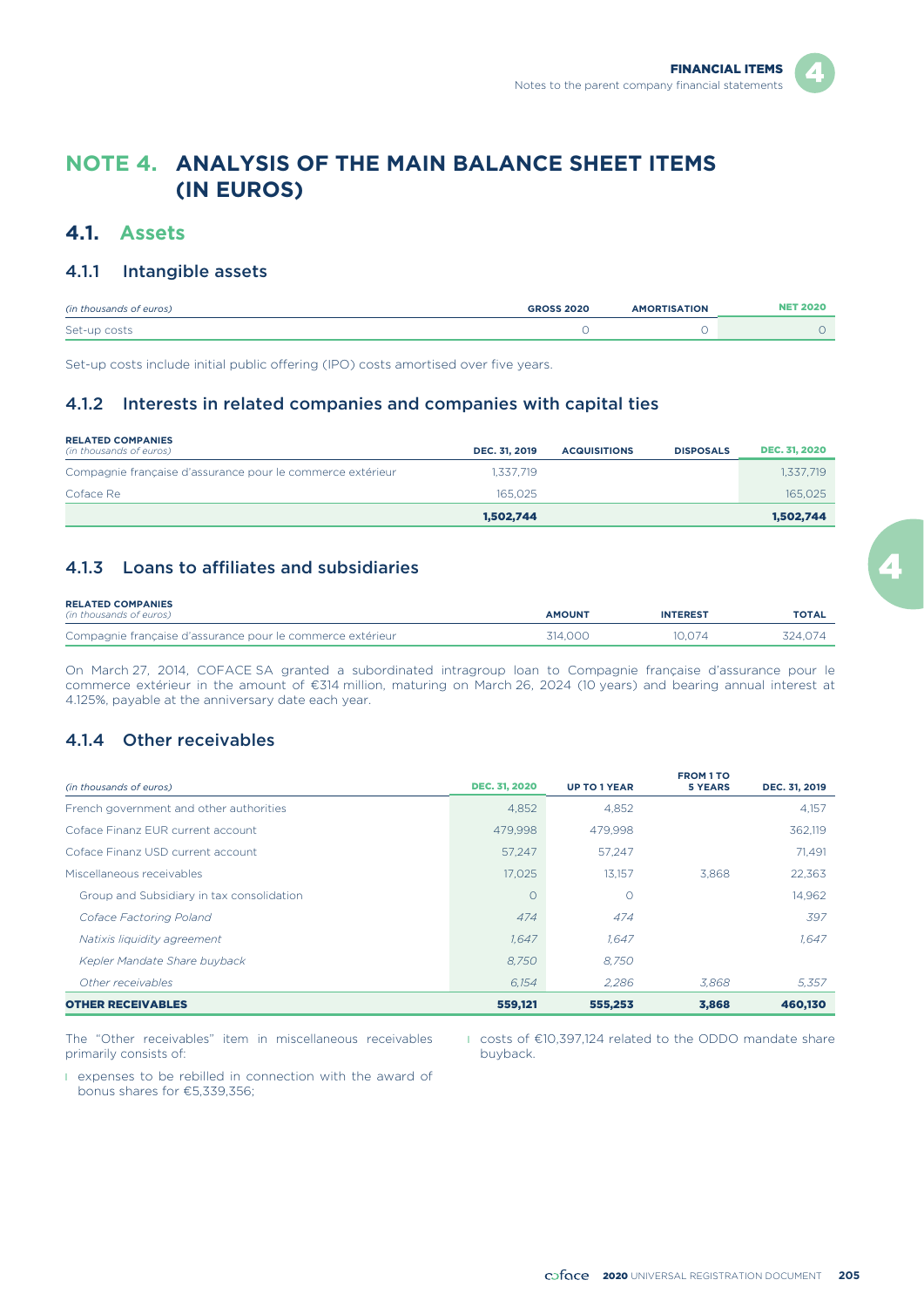## 4.1.5 Treasury shares

| Number of shares held | DEC. 31, 2019 | <b>ACQUISITIONS</b> | <b>DISPOSALS</b> | <b>DEC. 31, 2020</b> |
|-----------------------|---------------|---------------------|------------------|----------------------|
| Liquidity agreement   | 104.486       | 2.548.956           | 2.485.203        | 168,239              |
| Bonus share awards    | 896.266       | 500,000             | 333.197          | 1,063,069            |
| Share buyback plan    | $\Omega$      | 1.110.677           |                  | 1,110,677            |
|                       | 1,000,752     | 4,159,633           | 2,818,400        | 2,341,985            |

#### Liquidity agreement

With effect from July 7, 2014, Coface appointed Natixis to implement a liquidity agreement for COFACE SA shares traded on Euronext Paris, in accordance with the charter of ethics of the French financial markets' association (*Association française des marchés financiers* – AMAFI) dated March 8, 2011 and approved by the AMF on March 21, 2011.

The Group had allocated €5 million (reduced by €2 million in 2017) to the liquidity account for the purposes of the agreement, which is for a period of 12 months and has been renewed by tacit agreement annually in July since 2015 (see Note 4.1.4).

The liquidity agreement is part of the share buy-back programme decided by the Board of Directors' meeting of June 26, 2014. The liquidity agreement dated July 2, 2014, originally concluded with Natixis, was transferred as of July 2, 2018 to the company ODDO BHF for a term of twelve (12) months, automatically renewable.

#### Bonus share award

Since its IPO in 2014, the Coface Group has granted bonus shares to certain corporate officers or employees of COFACE SA subsidiaries.

In 2020, the Board of Directors decided to allot 312,200 bonus shares. This award completes the 2018 and 2019 plans allocating 298,132 and 372,268 shares, respectively.

## 4.1.6 Cash at bank and in hand

| (in thousands of euros) | <b>DEC. 31, 2020</b> | DEC. 31, 2019 |
|-------------------------|----------------------|---------------|
| Natixis                 | <b>FAF</b><br>545    | 0.33U         |

### 4.1.7 Prepaid expenses

| (in thousands of euros)                 | <b>DEC. 31, 2020</b> | DEC. 31, 2019 |
|-----------------------------------------|----------------------|---------------|
| Natixis: liquidity agreement            |                      | $\Omega$      |
| Expenses related to the syndicated loan | 188                  | 188           |
| Fees related to the strategy            | 109                  | 1,862         |
| Moody's: issuer rating                  | 104                  | 104           |
| <b>TOTAL</b>                            | 402                  | 2,155         |

As a condition of and subject to acceptance by the General Meeting, COFACE SA will acquire the shares necessary for the allocation of these shares.

On May 14, 2019, at the General Meeting of Shareholders, the call option was once again granted to acquire 500,000 new shares in addition to the 400,000 shares previously acquired.

Under French standards, the acquisition of shares under a bonus share award constitutes a component of remuneration. The provision should be recognised in staff costs by crediting the line item "Provisions for expenses" and be spread out, where delivery of the shares is conditional upon the beneficiaries' working for the Company at the end of a future period set by the plan.

Accordingly, this charge will be recognised in the accounts using the acquisition price spread over the vesting period, namely three years. As COFACE SA did not acquire sufficient shares, it must also take into consideration the number of missing shares multiplied by the share price on the last day of the financial year to calculate the amount of this charge. At the end of 2020, the stock of "Provision for charges" amounted to €5,299,771.

At December 31, 2020, the Group's treasury shares had a gross and net value of €10,550,726, broken down as follows:

- l liquidity agreement: €1142,337;
- l bonus share award: €9,408,390.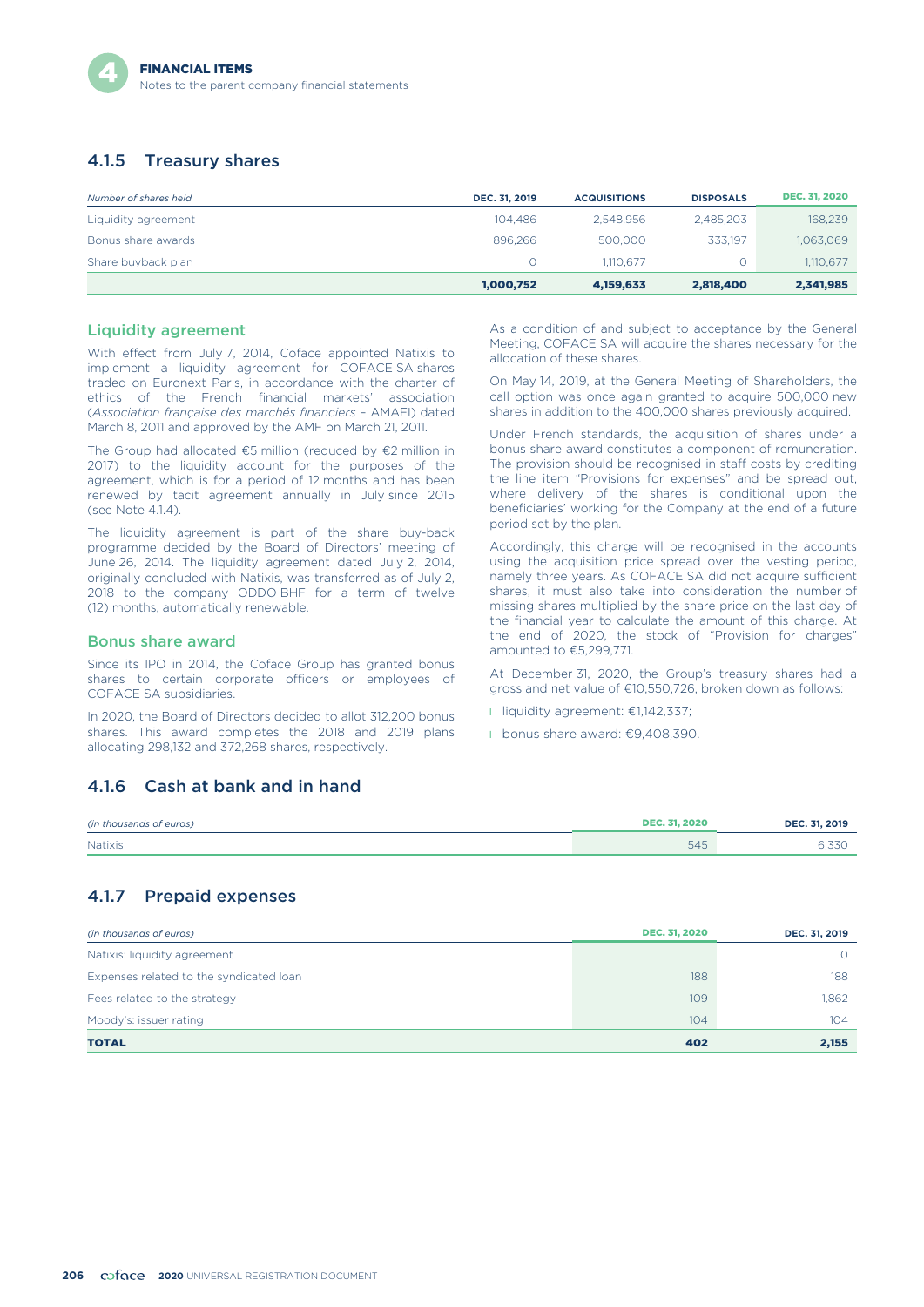## 4.1.8 Deferred charges

| (in thousands of euros)              | <b>GROSS 2020</b> | <b>AMORTISATION</b> | NET 2020 |
|--------------------------------------|-------------------|---------------------|----------|
| Expenses linked to subordinated debt |                   |                     | 99C      |

Deferred charges include costs linked to the issuance of the subordinated debt amortised over a period of 10 years.

#### 4.1.9 Loan reimbursement premiums

| (in thousands of euros)             | <b>GROSS 2020</b> | <b>TION</b> |     |
|-------------------------------------|-------------------|-------------|-----|
| Premium linked to subordinated debt | 760<br>ంక         | 1 J Z       | ، ب |

The premium linked to subordinated debt is amortised over 10 years.

# **4.2. Liabilities**

#### 4.2.1 Changes in equity

| (in euros)                        | DEC. 31, 2019 | <b>APPROPRIATION</b><br><b>OF EARNINGS</b> | <b>TRANSACTIONS</b><br><b>FOR THE</b><br><b>YEAR</b> | <b>DISTRIBUTION</b> | <b>INCOME FOR</b><br><b>THE YEAR</b> | <b>DEC. 31, 2020</b> |
|-----------------------------------|---------------|--------------------------------------------|------------------------------------------------------|---------------------|--------------------------------------|----------------------|
| Share capital (NV = $\epsilon$ 2) | 304.064.898   |                                            |                                                      |                     |                                      | 304,063,898          |
| Number of shares                  | 152,031,949   |                                            |                                                      |                     |                                      | 152,031,949          |
| Share premium                     | 810.435.517   |                                            |                                                      |                     |                                      | 810,435,517          |
| Legal reserve                     | 31,449,646    |                                            |                                                      |                     |                                      | 31,449,646           |
| Other reserves                    | 11,247,482    |                                            |                                                      |                     |                                      | 11,247,482           |
| Retained earnings                 | 23.175.245    | 132.677.046                                |                                                      |                     |                                      | 155,852,291          |
| Income for the year               | 132.677.046   | (132.677.046)                              |                                                      |                     | (18, 938, 377)                       | (18, 938, 377)       |
| <b>TOTAL</b>                      | 1,313,048,834 | $\bullet$                                  | $\bullet$                                            | $\bullet$           | (18, 938, 377)                       | 1,294,110,458        |

COFACE SA's total equity amounted to €1,294,110,458.

Share premiums include share premiums, issue premiums (of which €471,744,696 are unavailable premiums) and share issue warrants for €15,725.

In accordance with the decision of the Ordinary Shareholders' Meeting of May 14, 2020, income for 2019 has been allocated as retained earnings (€132,677,046), bringing total retained earnings to €155,852,291.

## 4.2.2 Composition of capital

|                            |       | <b>DEC. 31, 2020</b> | DEC. 31, 2019 |             |
|----------------------------|-------|----------------------|---------------|-------------|
| <b>Shareholders</b>        |       |                      |               |             |
| Financial market and other | 55.7% | 84,682,884           | 56.7%         | 86,315,510  |
| <b>Natixis</b>             | 42.2% | 64,153,881           | 42.2%         | 64,153,881  |
| Group Employee funds       | 0.6%  | 853,199              | 0.4%          | 561,806     |
| Treasury shares            | 1.5%  | 2,341,985            | 0.7%          | 1,000,752   |
| <b>NUMBER OF SHARES</b>    |       | 152,031,949          |               | 152,031,949 |
| Nominal value (in euros)   |       | $\overline{2}$       |               |             |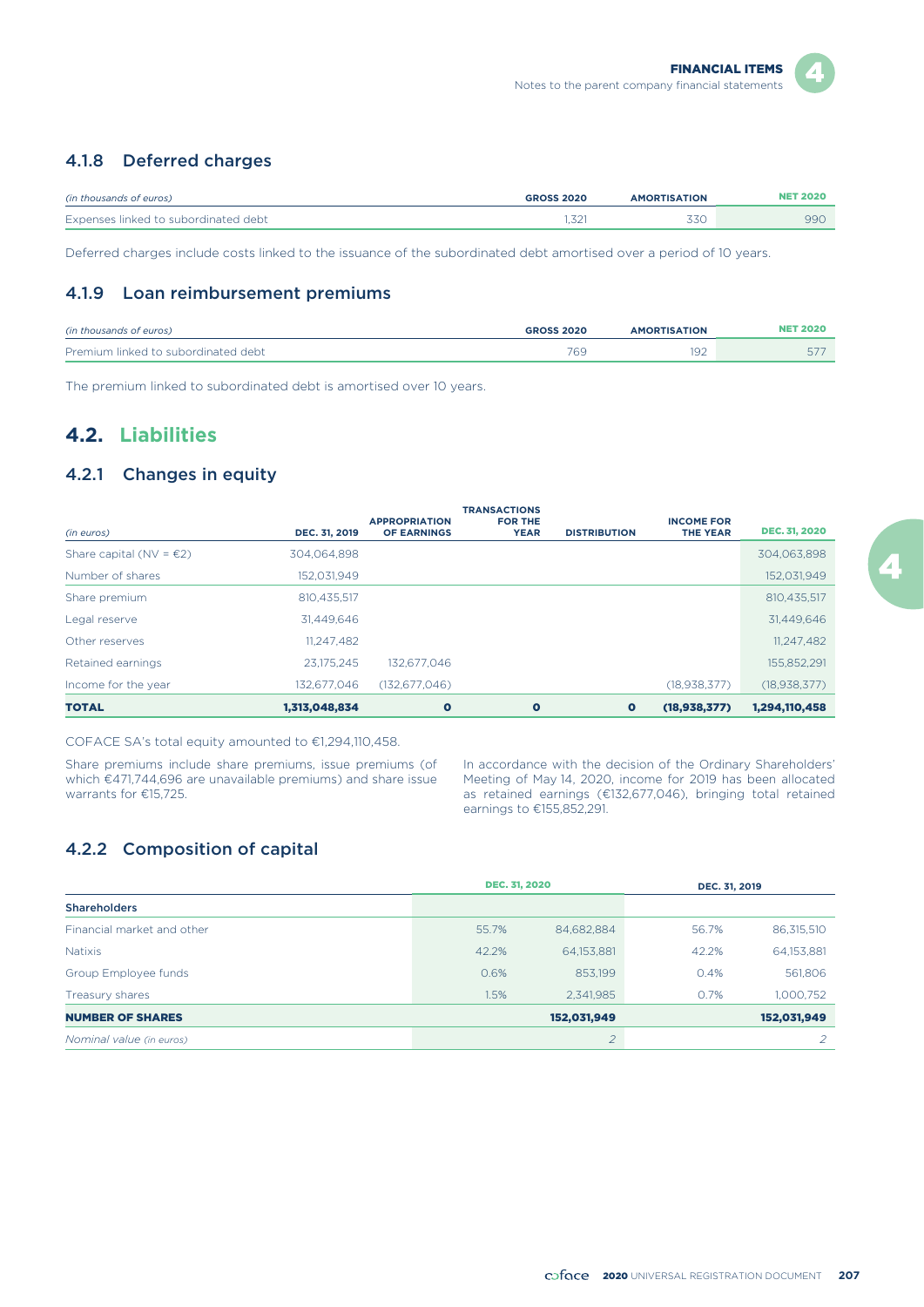## 4.2.3 Provisions for liabilities and charges

| (in thousands of euros)         | <b>DEC. 31, 2019</b> | <b>ADDITIONS</b> | <b>REVERSALS</b> | <b>DEC. 31, 20120</b> |
|---------------------------------|----------------------|------------------|------------------|-----------------------|
| Provision for FX losses         | 503                  | 4.230            |                  | 4.733                 |
| Provision for bonus share award | 5.263                |                  | .37              | 5.300                 |
| <b>TOTAL</b>                    | 5.766                | 4.230            | (37)             | 10,032                |

#### 4.2.4 Debts

| (in thousands of euros)                                                          | <b>UP TO 1 YEAR</b> | <b>FROM</b><br><b>1TO 5 YEARS</b> | <b>MORE THAN</b><br><b>5 YEARS</b> | <b>DEC. 31, 2020</b> | DEC. 31, 2019 |
|----------------------------------------------------------------------------------|---------------------|-----------------------------------|------------------------------------|----------------------|---------------|
| Bank borrowings and debts                                                        | 537,692             |                                   |                                    | 537,692              | 438,728       |
| Commercial paper: discounted fixed rate                                          | 537,368             |                                   |                                    | 537,368              | 438,600       |
| CP accrued interest                                                              | 324                 |                                   |                                    | 324                  | 128           |
| Other bond issues                                                                | 11,756              |                                   | 380,000                            | 391,756              | 391,756       |
| Subordinated bonds                                                               |                     |                                   | 380,000                            | 380,000              | 380,000       |
| Accrued interest                                                                 | 11.756              |                                   |                                    | 11,756               | 11,756        |
| Sundry borrowings and debts                                                      | 929                 |                                   | 150,000                            | 150,929              | 151,123       |
| Coface borrowing (Compagnie française<br>d'assurance pour le commerce extérieur) |                     |                                   | 150,000                            | 150,000              | 150,000       |
| Accrued interest on Coface borrowing                                             | 201                 |                                   |                                    | 201                  | 201           |
| Group creditor account                                                           | 728                 |                                   |                                    | 728                  | 922           |
| Coface cash advance and accrued interest                                         |                     |                                   |                                    |                      |               |
| Trade notes and accounts payable                                                 | 7,928               |                                   |                                    | 7,928                | 1,718         |
| Tax and social security liabilities                                              | 4,212               |                                   |                                    | 4,212                | 4,081         |
| Other debts                                                                      |                     |                                   |                                    |                      |               |
| <b>TOTAL DEBTS</b>                                                               | 562,517             |                                   | 530,000                            | 1,092,517            | 987,408       |

After approval by the Banque de France on November 6, 2012, on November 13, 2012, COFACE SA issued commercial paper for €250 million (with a maturity of one to three months). This programme, intended to refinance the factoring portfolio in Germany, was rated F1 and P2 by the Fitch and Moody's rating agencies.

The amount raised was fully loaned to Coface Finanz through a cash agreement and all fees incurred were recharged.

Since July 28, 2017, this programme, managed by Société Générale, totalled €650 million under commercial paper and €100 million under an emergency credit line *via* six intermediary banks. During 2018, commercial paper was issued in USD. At the end of 2020, the EUR and USD portions were €480 million and €57 million respectively, equivalent to €537 million in total.

From February 2016 until March 31, 2020, the issuance rates on commercial paper were negative.

On March 27, 2014, COFACE SA completed the issue of subordinated debt in the form of bonds for a nominal amount of €380 million (corresponding to 3,800 bonds with a nominal unit value of €100,000), maturing on March 27, 2024 (10 years), with an annual interest rate of 4.125%.

Concerning the rating agencies:

**I** Moody's reaffirmed the Group's Insurer Financial Strength Ratings (IFS) of A2 on 27 March 2020 (with a "negative" outlook);

- **I** Fitch placed Coface's ratings on negative watch (including the financial strength rating (IFS) on March 31, 2020). It kept Coface's ratings on negative watch on November 5, 2020;
- **I** On February 24, 2020, AM Best assigned the financial Strength rating (FSR) 'A' (Excellent) to Compagnie française d'assurance pour le commerce extérieur (la Compagnie) as well as to Coface Re. These ratings have a "stable" outlook.

In December 2014, COFACE SA borrowed €110 million at a rate of 2.30% over a period of 10 years from Compagnie française d'assurance pour le commerce extérieur for the acquisition of Coface Re, followed in June 2015 by a second tranche of €40 million for sending additional funds to Coface Re (see Note 412).

The "Trade notes and accounts payable" item mainly consists of charges payable in respect of fees related to the sale of 29.5% of the Coface Group's capital by Natixis to Arch Capital, Statutory Auditors' fees in the amount of €908,000 and costs for the CP management mandate in the amount of €152,000.

Tax and social liabilities comprise current accounts for entities under tax consolidation (Cogeri, Fimipar, Compagnie française d'assurance pour le commerce extérieur and Cofinpar).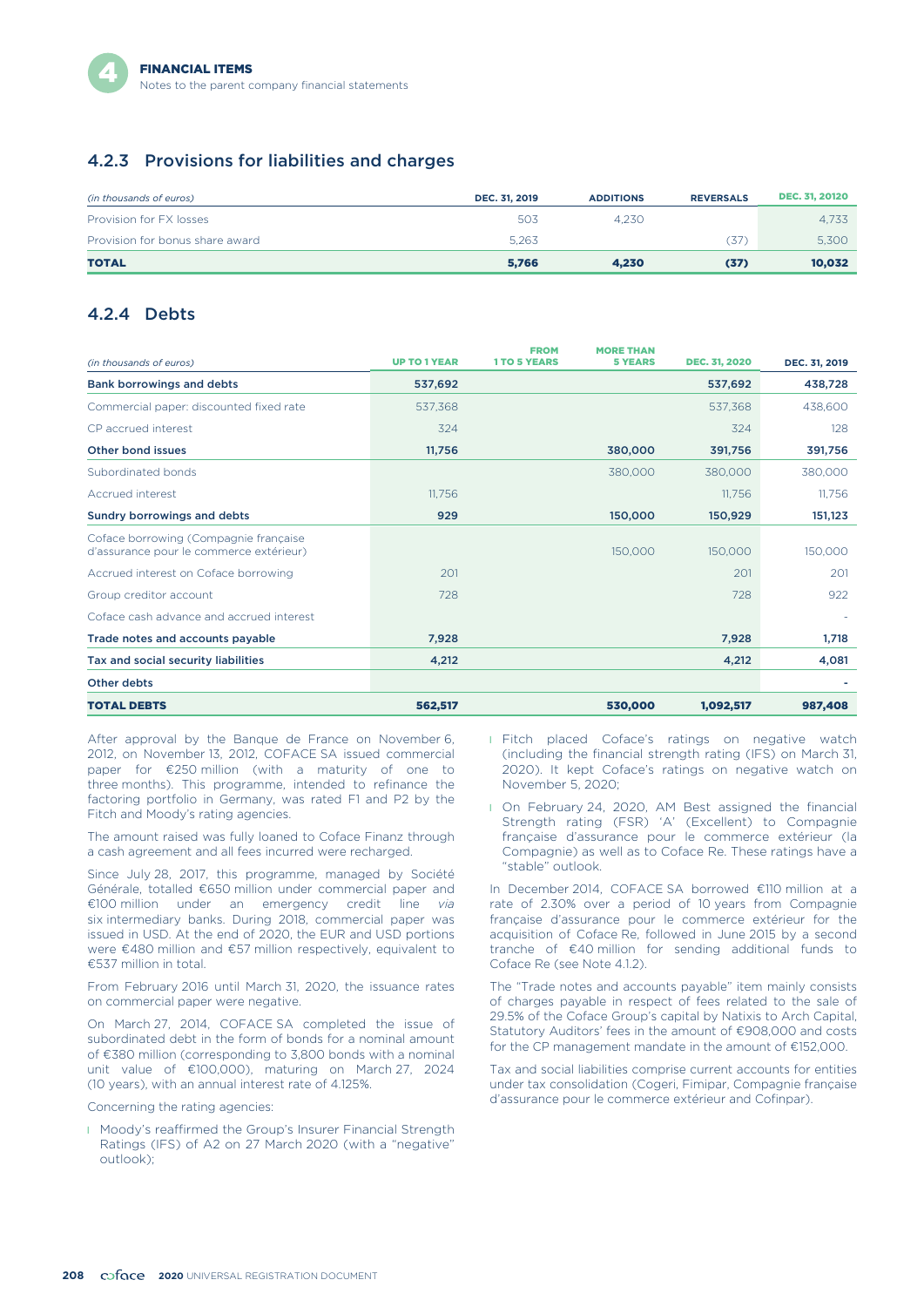# **NOTE 5. ANALYSIS OF THE MAIN INCOME STATEMENT ITEMS**

## **Operating income**

| (in thousands of euros)                               | <b>DEC. 31, 2020</b> | DEC. 31, 2019 |
|-------------------------------------------------------|----------------------|---------------|
| <b>Operating income</b>                               | 3,734                | 2,478         |
| Commercial paper structuring costs                    | 916                  | 804           |
| Other income                                          | 2,818                | 1,674         |
| <b>Operating expenses</b>                             | (13, 550)            | (6,480)       |
| Other purchases and external expenses                 | (9,938)              | (3,391)       |
| <b>Statutory Auditors' fees</b>                       | (666)                | (672)         |
| <b>Insurance Policy</b>                               | (579)                | (102)         |
| Other Fees                                            | (6,787)              | (1,080)       |
| Financial Information                                 | (30)                 | (25)          |
| Rebilling Group payroll costs and related expenses    | 0.                   | О.            |
| Legal advertising costs                               | (17)                 | (5)           |
| <b>Bank fees</b>                                      | $\circ$ .            | (1)           |
| Marsh Insurance                                       | 538                  | О.            |
| Fees and commissions on services                      | (2,301)              | (1,424)       |
| Expenses related to the issuance of subordinated debt | (2)                  | (2)           |
| Reception fees                                        | (13)                 | О.            |
| Royalty fee                                           | (80)                 | (79)          |
| Income tax, taxes, and similar payments               | (14)                 | (25)          |
| <b>Employee-related expenses</b>                      | (102)                | (143)         |
| Social security charges on attendance fees            | (102)                | (143)         |
| <b>Other expenses</b>                                 | (3,166)              | (2,022)       |
| Attendance fees                                       | (348)                | (348)         |
| Expenses linked to the bonus share award              | (2,818)              | (1,674)       |
| <b>Depreciation and amortisation</b>                  | (330)                | (899)         |
| Amortisation of set-up costs                          | О.                   | (569)         |
| Amortisation of costs linked to subordinated debt     | (330)                | (330)         |
| <b>OPERATING INCOME</b>                               | (9,816)              | (4,002)       |

The "Statutory Auditors' fees" item of €665,711 includes €621,000 in statutory audit fees and €45,000 for other audits underway.

The "Other fees" item mainly includes legal fees, services provided by rating agencies as well as costs related to the management of commercial paper and costs related to the

sale of 29.5% of Coface Group's capital by Natixis to Arch Capital.

The "Fees and commissions on services" item of €2,301,478 corresponds to expenses relating to contingent equity and strategic projects.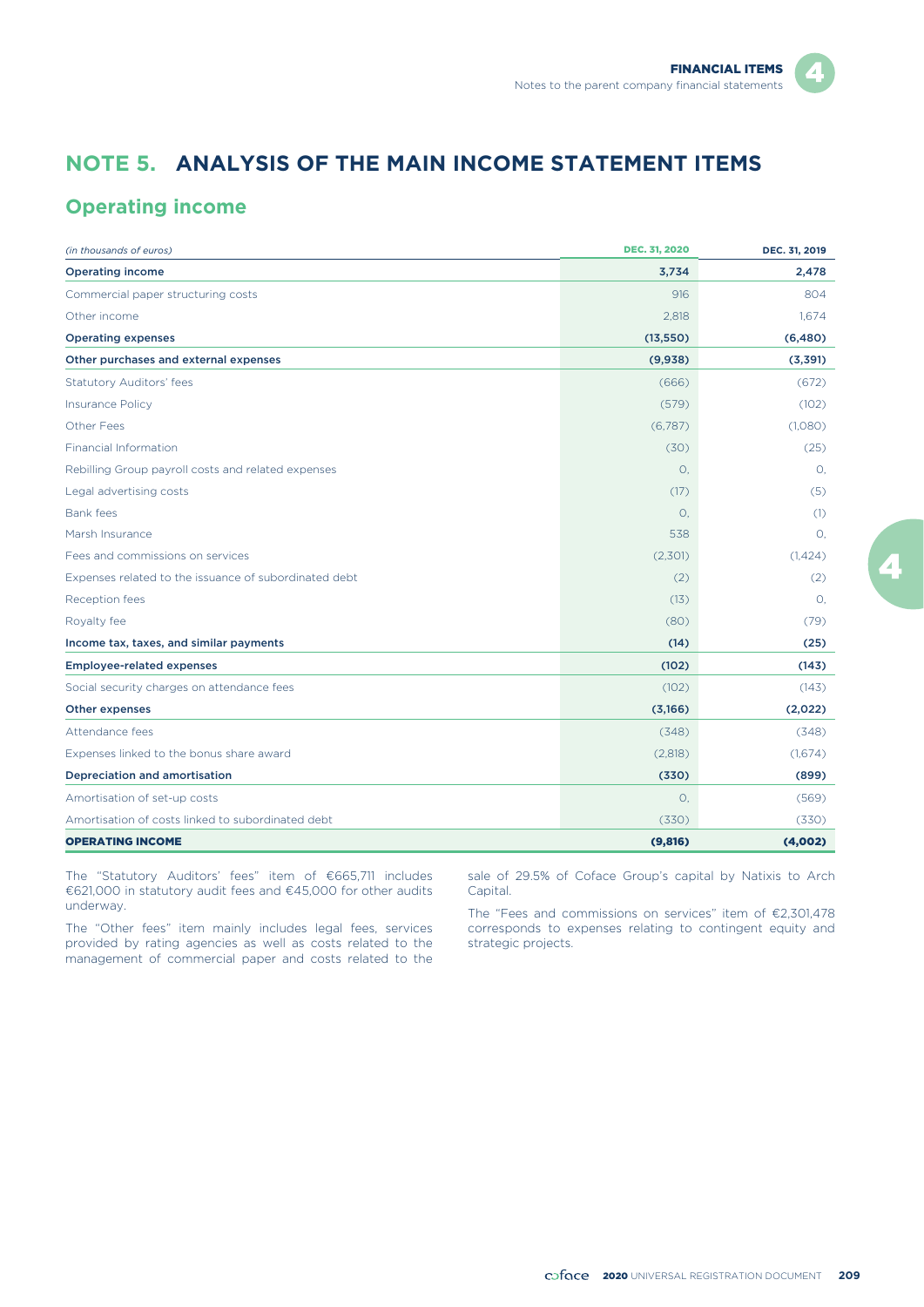# **Financial income**

| (in thousands of euros)                                  | <b>DEC. 31, 2020</b> | DEC. 31, 2019 |
|----------------------------------------------------------|----------------------|---------------|
| <b>Financial income</b>                                  | 14,894               | 156,676       |
| Income from equity securities                            | $\circ$              | 140,857       |
| Dividend                                                 | $\circ$              | 140,857       |
| <b>Other financial income</b>                            | 14,894               | 15,819        |
| Interests linked to the CP programme and syndicated loan | 708                  | 1,462         |
| Income on quarantees                                     | 1,234                | 1,405         |
| Loan interest                                            | 12,953               | 12,953        |
| <b>Financial expenses</b>                                | (25, 197)            | (20, 976)     |
| Interest and similar expenses                            | (20, 775)            | (20, 605)     |
| Fees and commissions linked to the CP programme          | (865)                | (705)         |
| Interest on bond loan                                    | (15, 675)            | (15, 675)     |
| Interest on borrowings                                   | (3,450)              | (3,450)       |
| Interest on cash advance                                 | (5)                  | (16)          |
| Foreign exchange loss                                    | (20)                 | -1.           |
| Guarantee expenses                                       | (760)                | (760)         |
| Depreciation and amortisation                            | (4, 422)             | (371)         |
| Amortisation of repayment premium                        | (4, 422)             | (371)         |
| <b>FINANCIAL INCOME</b>                                  | (10, 303)            | 135,700,      |

Financial income primarily consists of the €15.7 million dividend received from Compagnie française d'assurance pour le commerce extérieur and €13 million in interest on the €314 million loan granted to Compagnie française d'assurance pour le commerce extérieur.

Financial expenses primarily consist of €380 million in interest on the bond loan and the €150 million loan taken out at the end of 2014 from Compagnie française d'assurance pour le commerce extérieur.

For the Reimbursement premium amortization the cost is linked to exchange rate.

# **Non-recurring income**

| (in thousands of euros)       | <b>DEC. 31, 2020</b> | DEC. 31, 2019 |
|-------------------------------|----------------------|---------------|
| <b>NON-RECURRING INCOME</b>   | O                    |               |
| Gains on treasury share sales | $\circ$              |               |
| On prior years                | O                    |               |
| <b>NON-RECURRING EXPENSES</b> | $\mathbf o$          | o             |
| Miscellaneous                 | $\circ$              |               |
| <b>TOTAL</b>                  | $\Omega$             |               |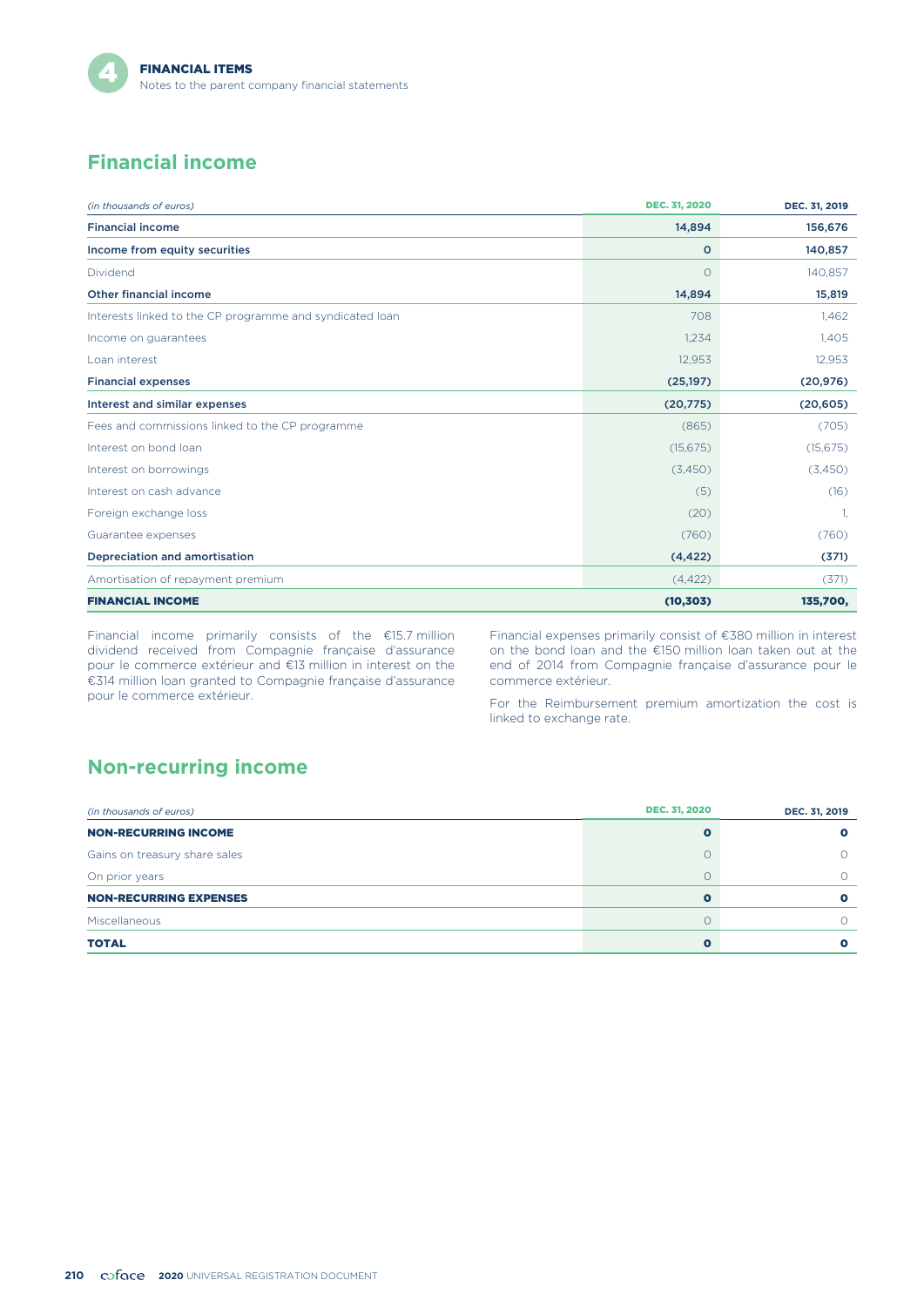## **Income tax**

| (in thousands of euros)                                                      | <b>DEC. 31, 2020</b> | DEC. 31, 2019 |
|------------------------------------------------------------------------------|----------------------|---------------|
| Accounting income before income tax                                          | (20, 118)            | 131,698       |
| Deductions:                                                                  | (4,230)              | (141, 036)    |
| • Coface Europe dividend (parent/subsidiary regime)                          | O                    | (140, 857)    |
| • Bonus Share Awards to be rebilled                                          | O                    | $\Omega$      |
| • Default interest                                                           | $\Omega$             | $\Omega$      |
| • Foreign currency translation reserve - assets                              | (4,230)              | (179)         |
| Reintegrations:                                                              | 8.489                | 2,397         |
| • Share of costs 1% on Group dividend                                        | $\Omega$             | 2,037         |
| • Bonus Share Award expenses                                                 | $\Omega$             | $\Omega$      |
| • Provision for foreign exchange losses                                      | 4,230                | 179           |
| • Foreign currency translation reserve - liabilities                         | 4,259                | 181           |
| <b>Taxable income</b>                                                        | (15, 859)            | (6,940)       |
| • Corporate tax (rate $331/3\%)$                                             | O                    | $\Omega$      |
| • 3% tax on dividends paid to external (outside the tax consolidation group) | 0                    | $\Omega$      |
| Corporate tax before tax consolidation                                       | $\circ$              | O             |
| Net income from consolidated companies                                       | (1,180)              | 979           |
| Corporate income tax (income)                                                | (1,180)              | 979           |

The application of the tax consolidation agreement resulted in a consolidation gain of €1,179,988 for financial year 2020, compared to a gain of €978,886 in 2019.

COFACE SA's tax loss carry-forward prior to the tax consolidation was €2,788,100 for 2014.

# **Statutory Auditors' fees**

This information is available in the Coface Group consolidated financial statements as at December 31, 2020, in Note 35.